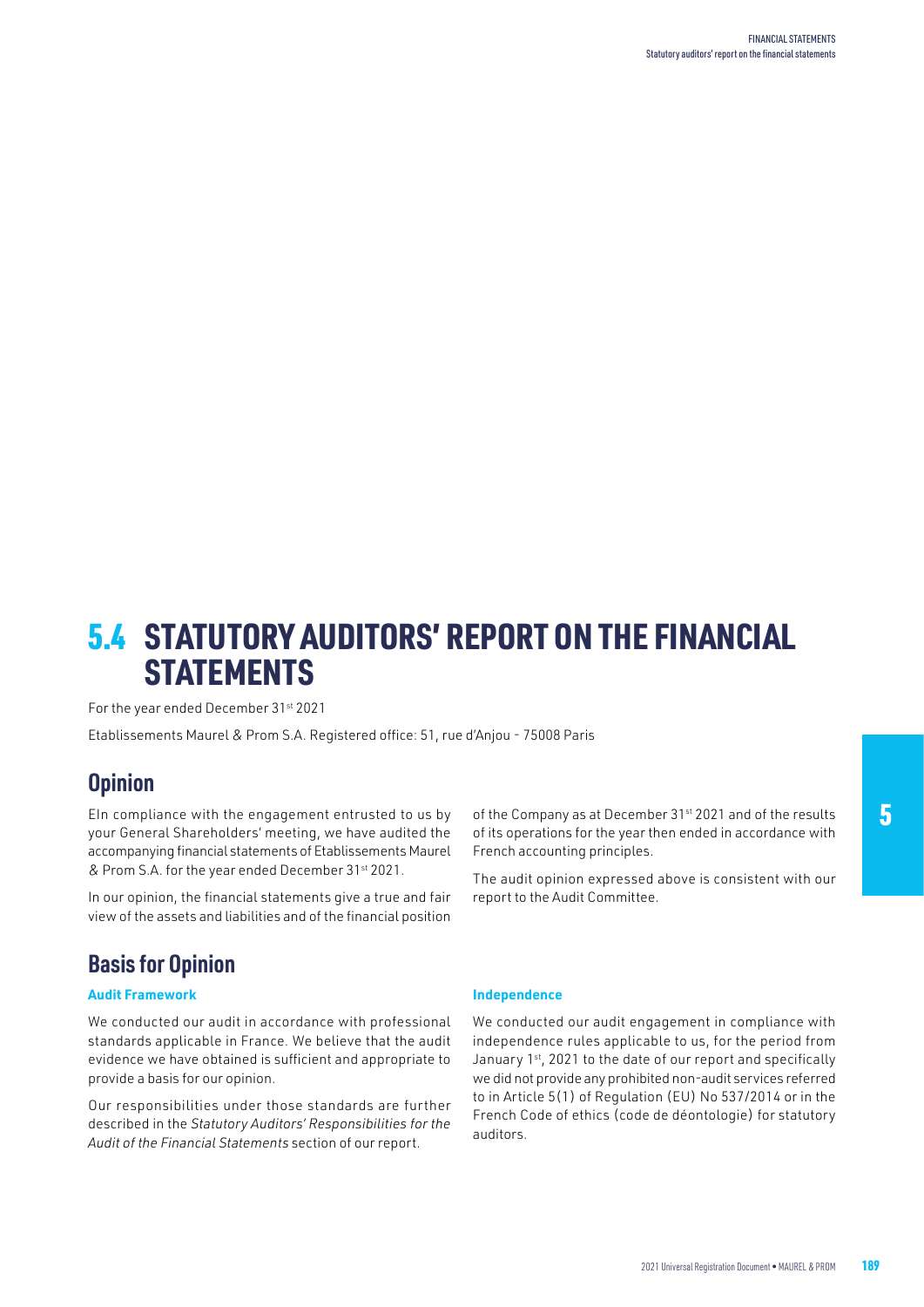## **Justification of Assessments - Key Audit Matters**

Due to the global crisis related to the Covid-19 pandemic, the financial statements of this period have been prepared and audited under specific conditions. Indeed, this crisis and the exceptional measures taken in the context of the state of sanitary emergency have had numerous consequences for companies, particularly on their operations and their financing, and have led to greater uncertainties on their future prospects. Those measures, such as travel restrictions and remote working, have also had an impact on the companies' internal organization and the performance of the audits.

It is in this complex and evolving context that, in accordance with the requirements of Articles L.823-9 and R.823-7 of the

#### **Valuation of equity shares and related receivables**

French Commercial Code (code de commerce) relating to the justification of our assessments, we inform you of the key audit matters relating to risks of material misstatement that, in our professional judgment, were of most significance in our audit of the financial statements of the current period, as well as how we addressed those risks.

These matters were addressed in the context of our audit of the financial statements as a whole, and in forming our opinion thereon, and we do not provide a separate opinion on specific items of the financial statements.

| Key audit matter                                                                                                                                                                                                                                                                                                                                                                                                                                                                                                                                                                                                                                                                                                                                                                                                                                                                                                                                                                                                                                                                                                                                                                                                                                                                                                                                                                                | Our response                                                                                                                                                                                                                                                                                                                                                                                                                                                                                                                                                                                                                                                                                                                                                                                                                                                                                                                                                                                                                                                                                                                                                                                                                                                                                                                                                                                                                                                                                                                                                                                                                                     |
|-------------------------------------------------------------------------------------------------------------------------------------------------------------------------------------------------------------------------------------------------------------------------------------------------------------------------------------------------------------------------------------------------------------------------------------------------------------------------------------------------------------------------------------------------------------------------------------------------------------------------------------------------------------------------------------------------------------------------------------------------------------------------------------------------------------------------------------------------------------------------------------------------------------------------------------------------------------------------------------------------------------------------------------------------------------------------------------------------------------------------------------------------------------------------------------------------------------------------------------------------------------------------------------------------------------------------------------------------------------------------------------------------|--------------------------------------------------------------------------------------------------------------------------------------------------------------------------------------------------------------------------------------------------------------------------------------------------------------------------------------------------------------------------------------------------------------------------------------------------------------------------------------------------------------------------------------------------------------------------------------------------------------------------------------------------------------------------------------------------------------------------------------------------------------------------------------------------------------------------------------------------------------------------------------------------------------------------------------------------------------------------------------------------------------------------------------------------------------------------------------------------------------------------------------------------------------------------------------------------------------------------------------------------------------------------------------------------------------------------------------------------------------------------------------------------------------------------------------------------------------------------------------------------------------------------------------------------------------------------------------------------------------------------------------------------|
| The equity shares and related receivables on the balance sheet as at 31 December 2021 for a net<br>amount of MEUR 448 represent 87% of the company's assets.<br>As indicated in the note 3 of the financial statements, for companies in exploration phase, equity<br>shares and related receivables are subject to a depreciation for exploration expenses as long as<br>no decision of business development or production project was not taken. In the event that there<br>has been evidence of proven reserves and for companies with an oil production activity, the value<br>of equity shares and related receivables is limited to the amount of future revenue discounted at<br>the time of closing.<br>For other activities, provisions for depreciation of equity shares and related receivables are<br>determined taking into account the financial performance of the equity mainly derived from<br>discounted cash flow, evolution of income or their probable resale value.<br>For listed investments, the value in use is determined by taking also into consideration the stock<br>exchange price.<br>In this context, and because of the uncertainties in relation with certain elements and in<br>particular the probability of the forecasts realisation, we considered that the correct valuation of<br>equity shares and related receivables was a key point in the audit. | In order to assess the reasonableness of the estimation of current equity, based on the<br>information provided to us, our work consisted mainly of verifying that the estimation of these<br>values determined by the management is based on an appropriate justification of the valuation<br>method and the quantified elements used and, according to equity shares concerned, to:<br>Verify that the equity selected is consistent with the accounts of the entities that have been<br>the subject of an audit or analytical procedures and that the adjustments made, if any,<br>on such equity are based on probative documentation;<br>Verify the stock exchange share price used;<br>Obtain forecasts of cash flow and operating flow for the activities of the entities concerned<br>established by the management;<br>Verify the consistency of the assumptions retained by the management with the data<br>obtained from the reports of independent expertise;<br>Verify the main underlying data for the appraisal of future revenues including oil reserves,<br>forecast sales prices, and discount and inflation rates<br>Verify that the value issued from the cash flow forecast has been adjusted by the amount<br>of the debt of the entity under consideration.<br>In addition to the appreciation of the equity shares' present value, our works have also included<br>the following works:<br>To verify the recoverability of receivables related to investments regarding the analysis<br>performed on equity investments<br>To verify the posting of a provision for risks if the company is committed to bear the losses |

### **Specific Verifications**

We have also performed, in accordance with professional standards applicable in France, the specific verifications required by laws and regulations.

### **Information given in the management report and in the other documents with respect to the financial position and the financial statements provided to the Shareholders**

We have no matters to report as to the fair presentation and the consistency with the financial statements of the information given in the management report of the Board of Directors and in the other documents with respect to the financial position and the financial statements provided to Shareholders.

 We attest the fair presentation and the consistency with the financial statements of the information relating to payment deadlines mentioned in Article D.441-6 of the French Commercial Code (Code de commerce).

#### **Information relating to corporate governance**

of a subsidiary with a negative net equity.

We attest that the Board of Directors' report on corporate governance sets out the information required by Articles L.225-37-3 and L.225-37-4 of the French Commercial Code.

 Concerning the information given in accordance with the requirements of Article L.225-37-3 of the French Commercial Code (code de commerce) relating to remunerations and benefits received by the directors and any other commitments made in their favour, we have verified its consistency with the financial statements, or with the underlying information used to prepare these financial statements and, where applicable, with the information obtained by your company from controlling and controlled companies. Based on these procedures, we attest the accuracy and fair presentation of this information.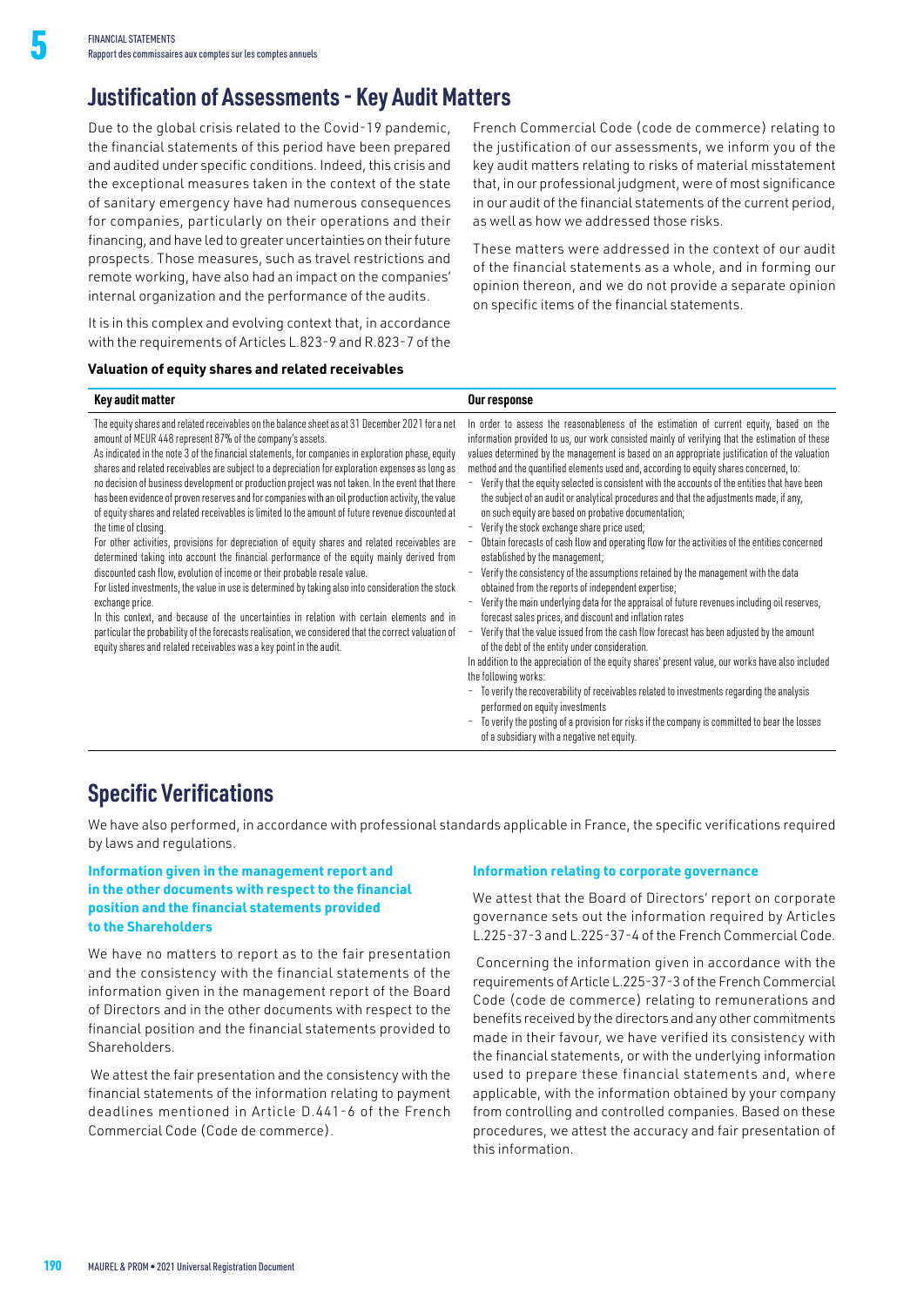With respect to the information relating to items that your company considered likely to have an impact in the event of a public takeover bid or exchange offer, provided pursuant to Article L.225-37-5 of the French Commercial Code, we have agreed this information to the source documents communicated to us. Based on these procedures, we have no observations to make on this information.

## **Report on Other Legal and Regulatory Requirements**

### **Format of presentation of the financial statements intended to be included in the Annual Financial Report**

We have also verified, in accordance with the professional standard applicable in France relating to the procedures performed by the statutory auditor relating to the annual and consolidated financial statements presented in the European single electronic format, that the presentation of the financial statements intended to be included in the annual financial report mentioned in Article L.451-1-2, I of the French Monetary and Financial Code (code monétaire et financier), prepared under the responsibility of Managing Director, complies with the single electronic format defined in the European Delegated Regulation No 2019/815 of 17 December 2018.

Based on the work we have performed, we conclude that the presentation of the financial statements intended to be

### included in the annual financial report complies, in all material respects, with the European single electronic format.

In accordance with French law, we have verified that the required information concerning the purchase of investments and controlling interests and the identity of the shareholders and holders of the voting rights has been properly disclosed

We have no responsibility to verify that the financial statements that will ultimately be included by your company in the annual financial report filed with the AMF are in agreement with those on which we have performed our work.

### **Appointment of the Statutory Auditors**

 **Other information**

in the management report.

We were appointed as statutory auditors of Etablissements Maurel & Prom S.A. by the annual general meeting held on June 12, 2014 for KPMG and on June 14, 2002 for GEA AUDIT.

As at December 31st 2021, KPMG and GEA AUDIT were in the 8th year and 20th year of total uninterrupted engagement.

### **Responsibilities of Management and Those Charged with Governance for the Financial Statements**

Management is responsible for the preparation and fair presentation of the financial statements in accordance with French accounting principles and for such internal control as management determines is necessary to enable the preparation of financial statements that are free from material misstatement, whether due to fraud or error.

In preparing the financial statements, management is responsible for assessing the Company's ability to continue as a going concern, disclosing, as applicable, matters related to going concern and using the going concern basis

of accounting unless it is expected to liquidate the Company or to cease operations.

The Audit Committee is responsible for monitoring the financial reporting process and the effectiveness of internal control and risks management systems and where applicable, its internal audit, regarding the accounting and financial reporting procedures.

The financial statements were approved by the Board of Directors.

# 5

# **Statutory Auditors' Responsibilities for the Audit of the Financial Statements**

### **Objectives and audit approach**

Our role is to issue a report on the financial statements. Our objective is to obtain reasonable assurance about whether the financial statements as a whole are free from material misstatement. Reasonable assurance is a high level of assurance, but is not a guarantee that an audit conducted in accordance with professional standards will always detect a material misstatement when it exists. Misstatements can arise from fraud or error and are considered material if, individually or in the aggregate, they could reasonably be expected to influence the economic decisions of users taken on the basis of these financial statements.

As specified in Article L.823-10-1 of the French Commercial Code (code de commerce), our statutory audit does not include assurance on the viability of the Company or the quality of management of the affairs of the Company.

As part of an audit conducted in accordance with professional standards applicable in France, the statutory auditor exercises professional judgment throughout the audit and furthermore:

− Identifies and assesses the risks of material misstatement of the financial statements, whether due to fraud or error, designs and performs audit procedures responsive to those risks, and obtains audit evidence considered to be sufficient and appropriate to provide a basis for his opinion. The risk of not detecting a material misstatement resulting from fraud is higher than for one resulting from error, as fraud may involve collusion, forgery, intentional omissions, misrepresentations, or the override of internal control.